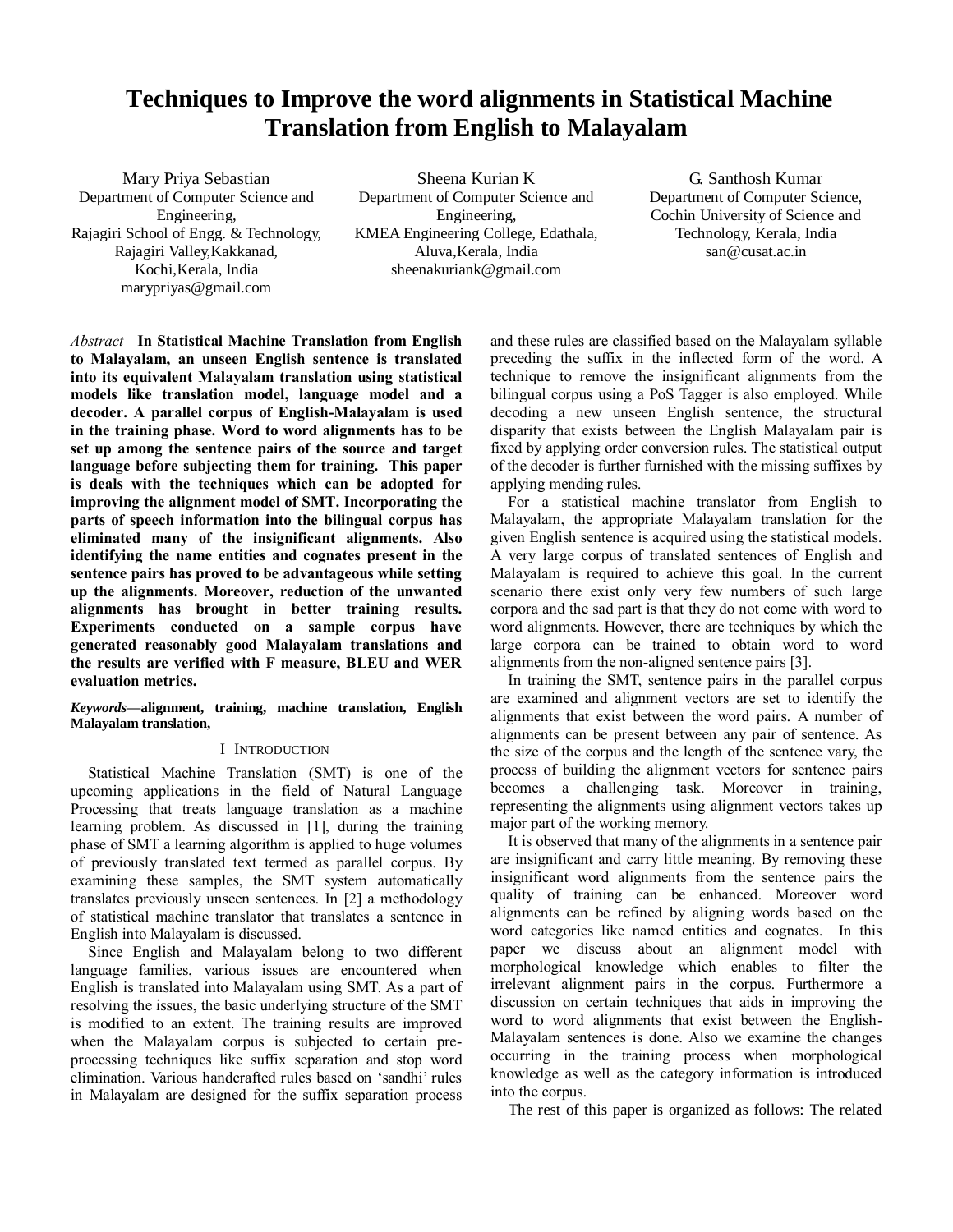work done in this area is presented in Section 2. In Section 3, an overview of SMT from English into Malayalam is discussed. The alignment model and the training technique adopted in SMT are explained in Section 4. Section 5 presents the details about the techniques adopted in improving the word alignments. Some observations and results obtained from the experiments conducted on a sample English/Malayalam corpus is discussed in Section 6. Finally, the work is concluded in Section 7.

#### II RELATED WORK

Experiments on statistical machine translation were carried out among many foreign languages and English. For SMT, development of statistical models as well as resources for training is needed. Due to the scarcity of full fledged bilingual corpus, works in this area remain almost stagnant. Therefore accomplishment of an inclusive SMT system for Indian languages still remains a goal to be achieved. A work on English to Hindi statistical machine translation [4] which uses a simple and computationally inexpensive idea for incorporating morphological information into the SMT framework has been reported. Another work on English to Tamil statistical machine translation is also reported in [5]. The morphological richness and complex nature of the Malayalam language account for the very few attempts made to translate texts from other languages into Malayalam. A pure statistical machine translation from/in the Malayalam language is yet to be published. The ideas integrated from the similar works in machine translation have been the source of motivation and the inputs gathered from the related methodologies has facilitated in outlining the framework of the proposed SMT from English to Malayalam.

# III OVERVIEW OF ENGLISH MALAYALAM SMT

In SMT from English to Malayalam, a bigram estimator [6] is employed as the language model to check the fluency of Malayalam. For the translation model, which assigns probabilities to English-Malayalam sentence pairs, IBM Hidden Markov Model (Model 1) training technique [7] is chosen. A variation of Beam Search method [8] is used by the decoder to work with the statistical models. In the training process the translations of a Malayalam word is determined by finding the translation probability of an English word for a given Malayalam word. The method used for finding the translation probability estimate in SMT is the EM algorithm discussed in [3].

As discussed in [9], Malayalam language is enriched with enormous suffixes and the words appear mostly with multiple suffixes The Suffix separator is employed to extract roots from its suffixes. By incorporating a lexical database(a collection of noun roots and verb roots), a suffix database(suffixes in Malayalam) and a 'sandhi' rule generator, the functioning of the suffix separator is further enhanced, resulting in a Malayalam corpus comprising only of root words and suffixes. Certain Malayalam words, which are not in root form, still have equivalent meaningful translations in English. The word 'അവന്റെ'(avante) is semantically equivalent to the

word 'his' in English. Even though ' അവന്റെ'(avante) has a suffix appended, it need not be suffix separated.

The Malayalam corpus after suffix separation will contain many suffixes extracted from root words that have no meaningful word translation in English. Most of them are the suffixes of nouns and verbs in Malayalam. Since these words are useless in the translation process, they are not included in the corpus. The deletion of these stop words will bring down the complexity of the training process as well as improve the quality of the results expected from it. Similarly stops words in English language are also identified and are eliminated from the corpus before subjecting it to training.

On obtaining the estimates for the translation parameter from the training phase, an unseen English sentence can be translated by the decoder by applying Bayes rule [6]. In the decoder different syntactic tags are used to denote the syntactic category of English words. Since English and Malayalam belong to two different language families, they totally differ in their subject verb order. Order conversion rules are framed to reorder English according to the sentence structure and the word group order of Malayalam. To obtain Statistically Correct Malayalam (SCM), the end product of the decoder, the order converted English sentence is split into phrases and a phrase translation table with different options of Malayalam translations is developed. Various hypotheses are created by choosing translation options and the best translation is determined by extending the hypotheses and picking the one with maximum score. Since SMT is trained with root words in Malayalam, the statistical outcome of the decoder lacks the required suffixes in the words generated. Hence SCM fails to convey the complete meaning depicted in a sentence. This undesirable result has been set right by applying various mending rules which helps in converting SCM into Grammatically Correct Malayalam.

# IV TRAINING THE PARRALLEL CORPUS

In the training phase the corpus used is a sentence aligned one where a sentence in Malayalam is synchronized with its equivalent English translation. The aligned sentence pairs are subjected to training mechanism which in turn leads to the calculation of translation probability of English words. The translation probability is the parameter that clearly depicts the relationship between a word in Malayalam and its English translation. It also shows how closely a Malayalam word is associated with an English word in the corpus. The translation probability for all the English words in the corpus is estimated. This results in generating a collection of translation options in English with different probability values for each Malayalam word. Of these translation options the one with the highest translation probability is selected as the word to word translation of the Malayalam word.

The corpus with aligned sentence pairs needs to be preprocessed to obtain the word to word alignments. In each sentence pair all the possible alignments of a Malayalam word is identified. The nature of the alignment truly depends on the characteristics of the language chosen. Since Malayalam with suffix separation holds a one to one mapping with words in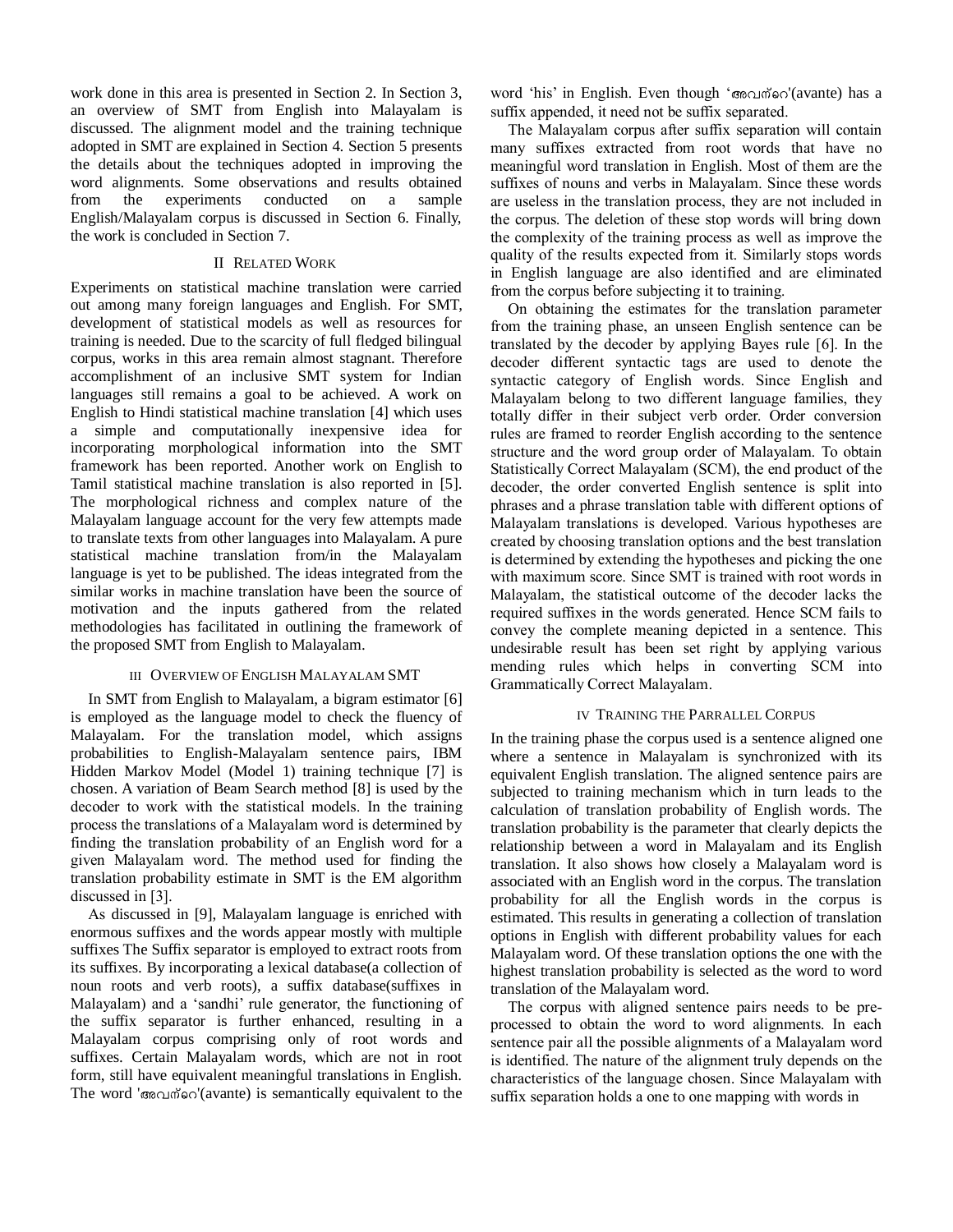

Figure1. Training in SMT from English to Malayalam

the English sentence, only one to one alignment vectors are taken into consideration during training.

For a sentence pair all the possible alignments have to be considered in the training process. Depending upon the word count of the Malayalam sentence, the number of alignments will vary. The number of alignments generated for any sentence pair is equal to the factorial of the number of words in the sentence. The alignment vector for the sentence pair is obtained by placing the position of the aligned Malayalam word in place of the corresponding English word in the sentence pair. The length of the alignment vector of an English sentence will depend on its word count.

The EM algorithm defines a method of estimating the parameter values of translation for IBM model 1. By this algorithm there is equal chance for a Malayalam word to get aligned with any English word in the corpus. Therefore initially the translation probability of all English words is set to a uniform value. Suppose there is N number of English words in the corpus, the probability of all Malayalam words to get mapped to an English word is 1/N. To start with the

training process this value is set as the Initial Fractional Count (IFC) of the translation probability. Alignment weight for a sentence pair is calculated by observing the IFC of all the word pairs present in the alignment vector. The Alignment Probability (AP) of all the sentences is calculated by multiplying the individual alignment weight of each word pair in the sentence pair. The calculated alignment probability of the sentence pairs is then normalized to get Normalized Alignment Probability (NAP).

Fractional count for a word pair can be revised from the normalized alignment probabilities. A word in Malayalam may be aligned to a same English word in many sentences. Therefore when the fractional count of a word pair is recomputed, all sentence pairs are analyzed to check whether it holds that particular word pair. If it is present in any pair of sentence, the alignment probabilities of the alignment vectors holding that word pair are added up to obtain the Revised Fractional Count (RFC). By normalizing the revised fractional counts (NFC) new values of translation probability is obtained.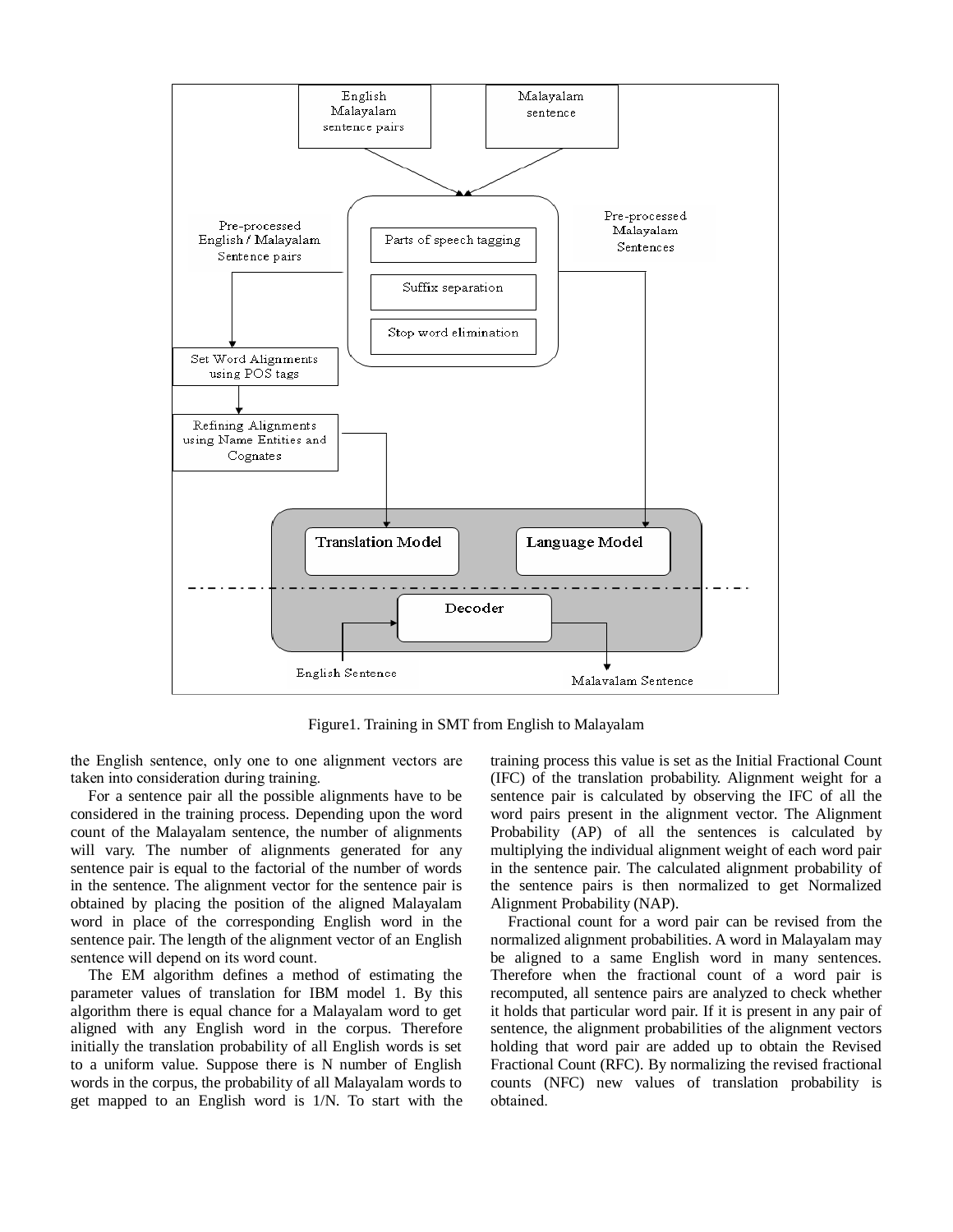Moreover the new values thus achieved are better since they take into account the correlation data in the parallel corpus. Equipped with these better parameter values, new alignment probabilities for the sentence pairs are again computed. From these values a set of even-more-revised fractional counts for word pairs is obtained. By repeating this process over and over, fractional count converges to extremely better values. The translational probability of the English word given a Malayalam word is calculated to determine the best translation of a Malayalam word. It is achieved by comparing the translation probabilities of all English words associated with it and choosing the one with highest probability value

# V INTEGRATING MORPHOLOGICAL INFORMATION INTO PARALLEL CORPUS

On introducing the training method described earlier into the parallel corpus, a large number of alignment vectors are obtained. Out of it a major share belongs to the group of insignificant alignments. Presence of these unwanted alignments complicates the training mechanism. Most of these alignments hold little meaning and is useless in building up the fractional count. To get rid of the alignments which have no significance and to reduce the burden of calculating the fractional count and alignment probabilities for every alignment of sentence pairs, the morphological information is incorporated into the corpora. The bilingual corpus is tagged and then subjected to training. Tagging is done by considering the parts of speech entities of a sentence.

By tagging the corpus extra meaning is embedded into each word which definitely helps in the formation of reasonably good alignments. The structure of the Malayalam sentence is analyzed and the different Parts of Speech (PoS) categories are identified. In a sentence there may be many words belonging to the same PoS category. After the tagging process, words that don't have an exact translation in Malayalam may be deleted to improve the efficiency of the training phase. The English sentence is tagged in the same manner and paired with its tagged Malayalam translation. The word to word alignments are found only for the words that belong to the same PoS category of both languages. There is little chance for the words belonging to two different categories to be translations of each other and hence they need not be aligned. This helps to bring down the total number of alignments to a greater extent.

Without tagging, when all the words in a sentence is considered, the number of alignments ( NA) generated is equal to the factorial of its word count and is shown as

$$
NA = factorial(Ws) . \t(1)
$$

where Ws is the number of words in the sentence. The same corpus when tagged produces number of alignments less than factorial (Ws ). Categorizing the sentence leads to grouping of words that belong to the same tag. The number of alignments for words belonging to same category is factorial (Wc) where Wc is the number of words in a category and the total number

of alignments of a sentence formed by tagging (NAT) is given by

$$
NAT = \Pi
$$
 factorial(Wei).  

$$
i=1
$$
 (2)

alignment vectors, where m is the number of PoS categories in a sentence pair. The Insignificant Alignments (IA) eliminated can be represented as the difference between Equation 1 and 2 and is given below:

$$
IA = factorial(Ws) - \prod factorial(Wci).
$$
 (3)  

$$
i = 1
$$

#### V INCORPORATING NAME ENTITIES AND COGNATES

The insignificant alignments are further reduced by identifying the name entities and cognates present in the English Malayalam sentence pair. Name Entity identification[12] is a process in which the atomic elements in a text is located and classified into different predefined categories. The categories may include name of persons, organizations, places, time units, monetary units, quantities etc. Since entity identification is a subtask of information extraction, it is implemented using local pattern-matching techniques. A Name Entity Database (NED) that contains a large set of name entities is employed for the dictionary look up. In linguistics, cognates are defined as two words having a common etymological origin. Cognates in two different languages are words that are pronounced in a similar way or with a minor change**.** For example the word car in English and the word  $\omega$ <sup>th</sup> in Malayalam are similarly pronounced.

Transliteration similarity between the word pairs can be considered for identifying such words.

$$
IA = factorial(Ws) - II factorial(Wci) - (N_{NE} + N_C) \quad (4)
$$
  
i = 1

where  $N_{NE}$  is the number of word pairs aligned with name entity and  $N_c$  is the number of word pairs aligned with cognates.

#### VI OBSERVATIONS AND RESULTS ACHIEVED

The sample corpus used for training includes 250 sentences with 1800 words. The experimental Malayalam corpus is built based on www.mathrubhumi.com, a news site providing local news on Kerala. For better training results, the corpus selected should be adequate enough to represent all the characteristics of the languages. Also, the strength and correctness of the corpus is a necessity to achieve the desired output. The process of extending the English/Malayalam corpus is still continuing.

Evaluation metrics proposed in [10] were applied on sentences present in the training set and on totally unseen sentences. Three reference corpora were used for testing. The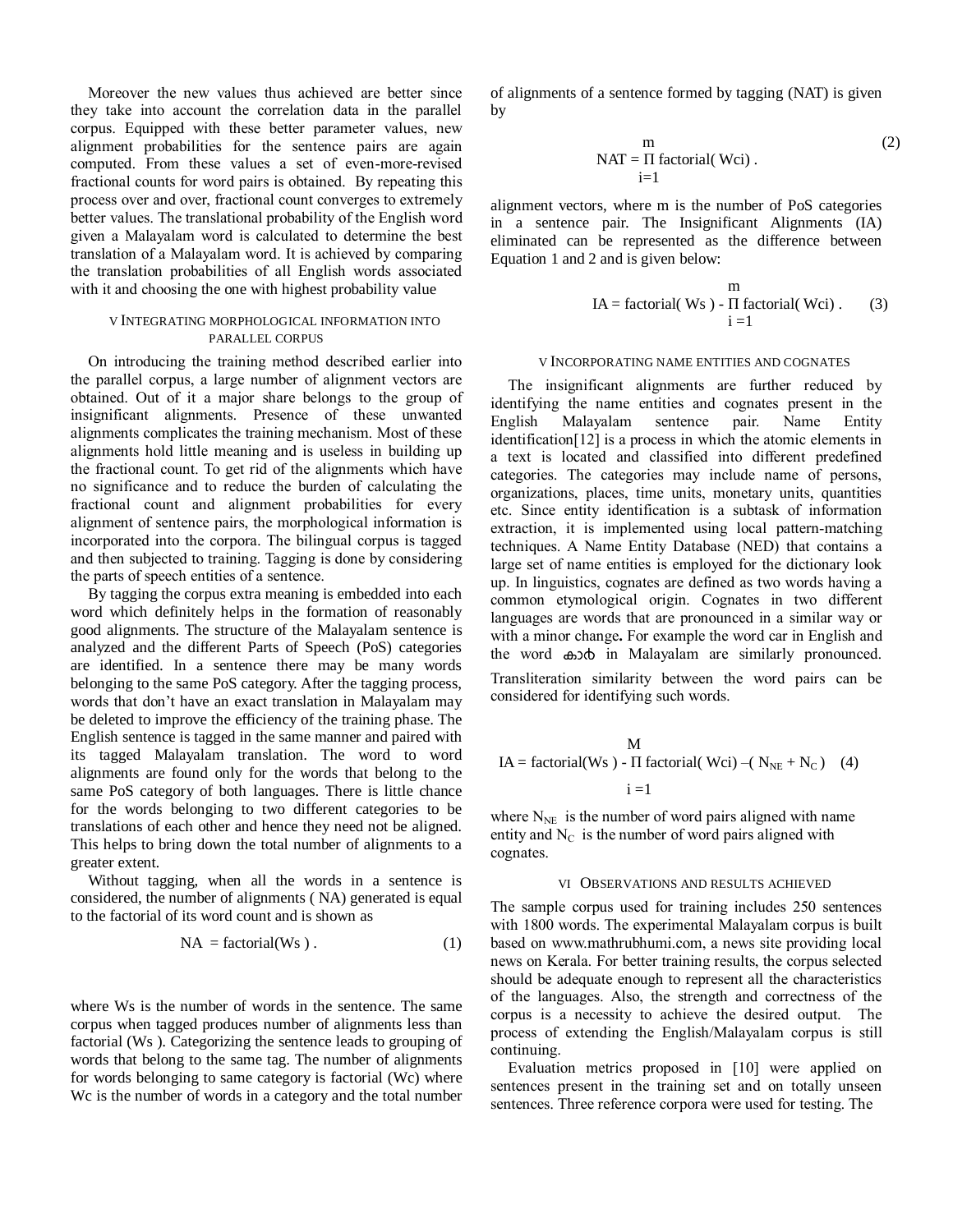| Type of<br>sentence          | Technique                      | <b>Evaluation Metric</b> |           |             |
|------------------------------|--------------------------------|--------------------------|-----------|-------------|
|                              |                                | <b>WER</b>               | F measure | <b>BLEU</b> |
| Sentences in<br>training set | Baseline $+$ with suffix       | 0.3313                   | 0.57      | 0.48        |
|                              | Baseline $+$ suffix separation | 0.1863                   | 0.78      | 0.69        |
| Unseen<br>sentences          | Baseline $+$ with suffix       | 0.6083                   | 0.26      | 0.22        |
|                              | Baseline $+$ suffix separation | 0.4444                   | 0.44      | 0.38        |

**Table 1. Summary of evaluation results**

summary of the results are shown in Table 1. The criteria used for the evaluation are discussed below.

Word Error Rate (WER): This metric is based on the minimum edit distance between the target sentence and the sentences in the reference set.

F measure: A "maximum matching" technique where subsets of co-occurrences in the target and reference text are counted so that no token is counted twice.

BLEU: This metric is based on counting the number of ngrams matches between the target and reference sentence

Owing to the fact that English and Malayalam belong to two different language family, various issues are encountered when English is translated into Malayalam using a SMT. The issues start off with the scarcity in the availability of English/Malayalam translations required for the training of SMT. The functioning of SMT completely rely on the parallel corpus. Less number of these resources in the electronic form adds on to the difficulty of implementing SMT.

Moreover in the bilingual translations available, a one to one correspondence between the words in the sentence pair is hard to find. The reason behind this occurrence is solely the peculiarity of Malayalam language. Due to the agglutinative nature of Malayalam [11], a linguist when asked to translate sentences into Malayalam, have a wide range of options to apply. The words "daily life" can be translated as "nithyenayulla jeevitham" or "nithyajeevitham" according to the will of the linguist. Even though the two translations share the same meaning, there is a difference of latter being a single word. Scope of occurrence of such translations cannot be eliminated and hence certain sentence pairs may lack a one to one mapping between its word pair.

In training, the entire corpus is examined and statistical methods are adopted to extract the appropriate meaning for a word. An alignment model is defined in training which sets all the possible alignments between a sentence pair. The amount of memory required to hold these alignments is a problem which cannot be overlooked. Lengthy sentences worsen the situation since word count of the sentence is the prime factor in determining alignments. In the pre-processing phase suffixes are separated from the Malayalam words in the corpus. Suffix separation results in further increase of sentence length which in turn will increase the number of word alignments.

Certain suffix doesn"t have a correct translation when they stand alone in the corpus. Hence setting alignments for such suffixes doesn't have any significance in training. Eliminating them from the corpus before the training phase will bring

down the word count of the sentences and thereby the number of alignments too.

Similarly many insignificant alignments are avoided by scrutinizing the structure of the sentence pair. Close observation reveals the fact that many words belonging to different categories are mapped together when alignment vectors are figured out. The English word that forms the subject of a sentence need not be aligned with the 'kriya' (verb) in Malayalam. Likewise verbs in English have little chance to get associated with words that forms "karthavu"(subject) and "karmam" (object) in Malayalam.

Insignificant alignments take up time and space in training. Therefore the parallel corpus is strengthened with more information so that only the relevant alignment is included in calculating translation probabilities. It is observed that when the corpus is linked with a parts of speech tagger many irrelevant alignments are eliminated. It has been observed that the rate of generating alignment vectors have fallen down to a remarkably low value as shown by Equation 2. Here the alignment vectors are directly proportional to the number of words in the PoS category and not to the number of words in the sentence pair. Also, the training technique is further enhanced by aligning words based on the name entities and cognates identified. This method has brought down the insignificant alignments further as stated by Equation 4.

By enhancing the training technique, it is observed that the translation probabilities calculated from the corpus shows better statistical values. The end product of the training phase is obtained much faster. In the iterative process of finding the best translation, it takes less number of rounds to complete the training process.

#### VII CONCLUSION

Alignment model used in SMT from English to Malayalam results in many insignificant alignments which brings down the quality of translations obtained from the training phase. Techniques to improve the word to word alignments between the English-Malayalam sentence pairs are discussed in this paper. Using the parts of speech tags as an additional knowledge source, the parallel corpus is enriched to contain more information for selecting the correct word translation for a Malayalam word. The alignment model with category tags is useful in diminishing the set of alignments for each sentence pair and thereby simplifying the complexity of the training phase. The name entities and cognates located in the sentence pairs also have an important role in reducing the insignificant alignments. These techniques helps to improve the quality of